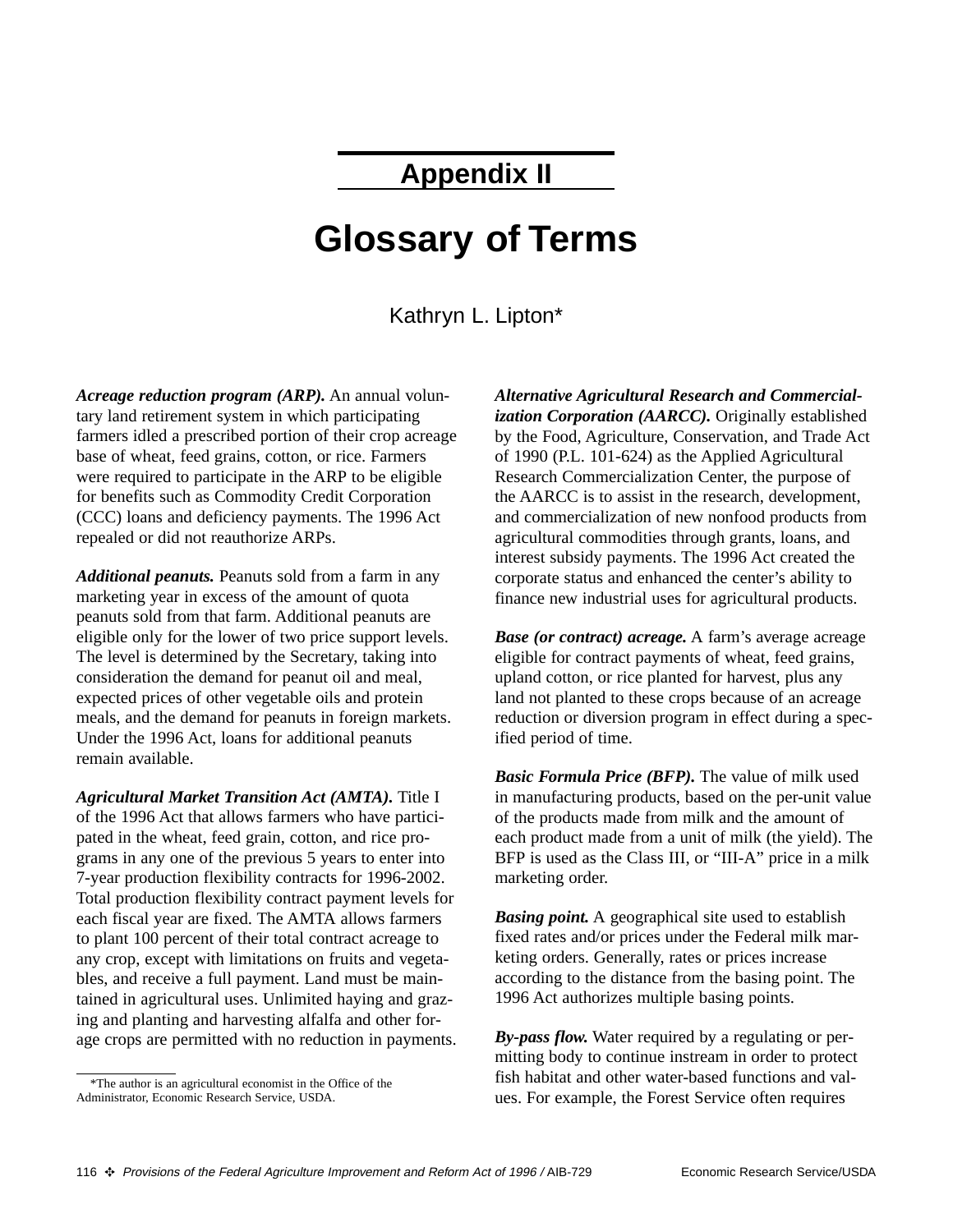some dam operators to allow a certain amount of water to bypass the dam to preserve endangered fish habitat.

*Catastrophic (CAT) Crop Insurance Coverage.* A Federal insurance program, introduced by the Federal Crop Insurance Reform Act of 1994, that compensates farmers for crop yield losses exceeding 50 percent of their average historical yield at a payment rate of 60 percent of the projected season average market price. CAT coverage requires that a farmer realize a yield loss of more than 50 percent and only makes payments on losses exceeding the 50-percent threshold. Producers must pay a fee of \$50 per crop, up to a maximum of \$200 per county and \$600 in total (across all counties) for CAT protection. Under the 1994 Reform Act, producers were required to obtain coverage at the CAT (or higher) level for crops of economic significance (accounting for 10 percent or more of their farm's crop production value) in order to be eligible for various other USDA program benefits. The 1996 Act relaxed this requirement.

#### *Commission on 21st Century Production Agriculture.*

A Commission established by the 1996 Act to conduct a comprehensive review of changes to production agriculture in the United States under the Agricultural Market Transition Act (Title I) of the 1996 Act. The Commission will also study the future of production agriculture in the United States and the appropriate role of the Federal Government in it.

*Commodity Credit Corporation (CCC).* A federally owned and operated corporation within the U.S. Department of Agriculture created to stabilize, support, and protect farm income and prices through loans, purchases, payments, and other operations. The CCC handles all money transactions for agricultural price and income support and related programs. Under past legislation, the CCC also helped maintain balanced, adequate supplies of agricultural commodities and helped in their orderly distribution.

*Commodity distribution program*. Direct donation of food products by the Federal Government to needy persons, schools, and institutions. Commodities are either entitlement or "bonus." Bonus commodities can be received when they are available from surplus stocks purchased by the Commodity Credit Corporation under its price support program or the Agricultural Marketing Service under its surplus removal (Section 32 of the Agricultural Adjustment Act of 1935 (P.L. 74-320)) program.

*Commodity loan rates.* Price per unit (pound, bushel, bale, or hundredweight) at which the Commodity Credit Corporation provides commodity loans to farmers to enable them to hold program crops for later sale.

*Commodity promotion program.* Programs that advertise and promote a commodity without reference to the specific farmer, brand name, or manufacturer. The programs are authorized by law and financed by assessments of industry members, such as producers, importers, and handlers. The 1996 Act authorizes producer-funded research and promotion programs for canola and rapeseed, kiwifruit, and popcorn. The 1996 Act also extends the promotion program for fluid milk and requires periodic independent evaluations of all promotion programs.

## *Commodity Supplemental Food Program (CSFP).*

One of several food distribution programs reauthorized by the 1996 Act. The CSFP provides commodities to supplement the diets of low-income infants, children up to age six, women during pregnancy and up to 6 weeks postpartum, breast-feeding women up to 12 months postpartum, and persons 60 years of age and over. Under the CSFP, the U.S. Department of Agriculture donates foods, such as juice, egg mix, and canned fruits and vegetables, and distributes them through State and local agencies. Participants in the CSFP cannot also participate in the Special Supplemental Nutrition Program for Women, Infants, and Children (WIC).

*Conservation compliance provision.* A provision originally authorized by the Food Security Act of 1985 (P.L. 99-198) that requires farmers who operate highly erodible land to manage this land under an approved conservation system in order to maintain eligibility in various specified Federal farm programs. The 1996 Act retains the conservation compliance provisions.

*Conservation farm option contract.* A provision of the 1996 Act that authorizes a pilot program for producers who are eligible to receive production flexibility payments to enter into a contract to consolidate payments at rates that are equivalent to payments that would otherwise be received from the Conservation Reserve Program, the Wetlands Reserve Program, and/or the Environmental Quality Incentive Plan in exchange for implementing practices to protect soil, water, and wildlife.

*Conservation easement.* Rights to land, using a reserved interest deed, where the grantee acquires all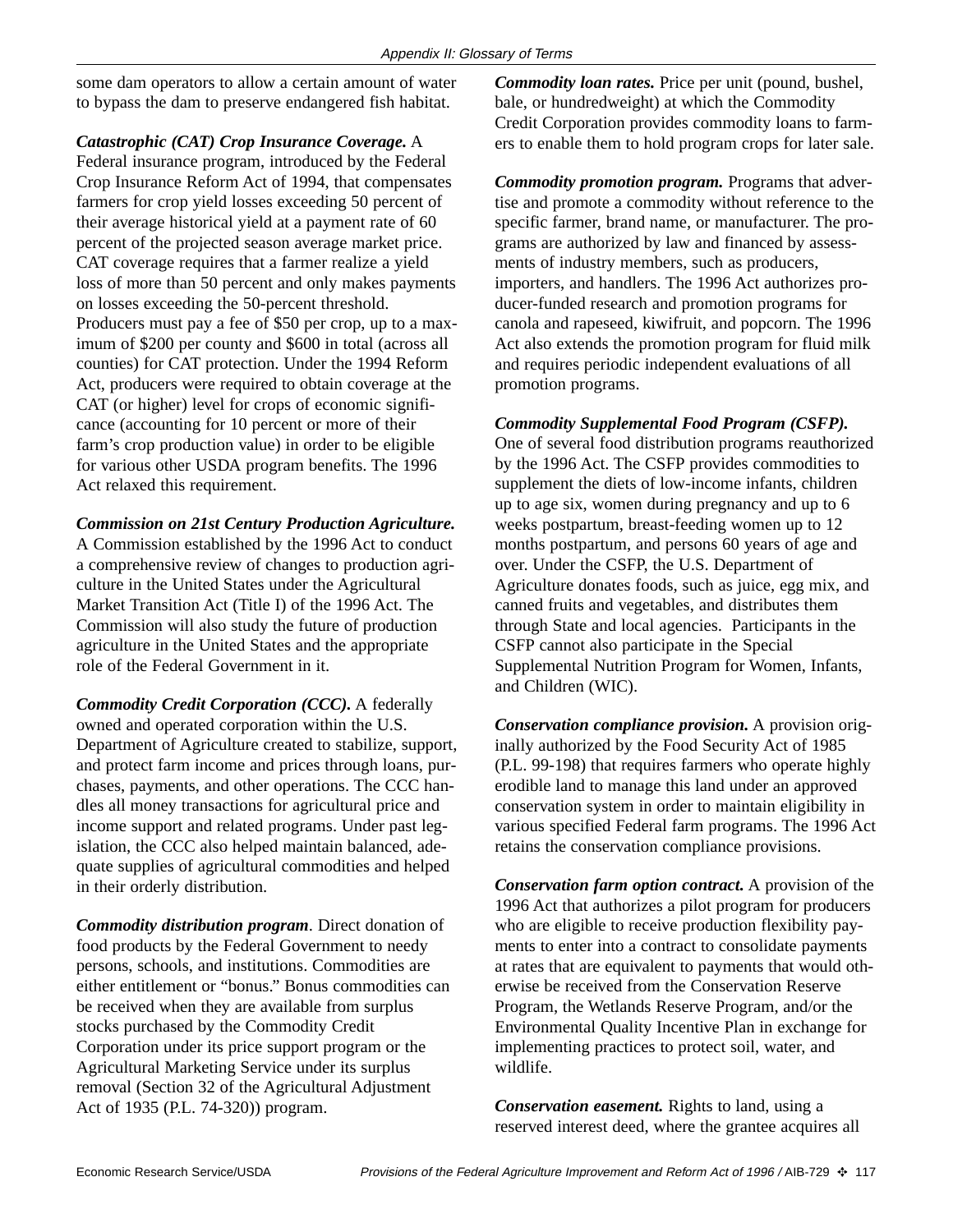rights, title, and interest in a property, except those rights that might run with the land expressly reserved by a grantor.

*Conservation plan.* A combination of land uses and practices to protect and improve soil productivity and to prevent soil erosion. A conservation plan must be approved by local conservation districts for acreage offered in the Conservation Reserve Program. The plan sets forth the conservation measures and maintenance that the farm owner or farm operator will carry out during the term of the contract.

*Conservation Reserve Program (CRP).* A program created by the Food Security Act of 1985 to reduce erosion and protect water quality on up to 45 million acres of farmland. Under the program, landowners who sign contracts agree to convert environmentally sensitive land to approved permanent conserving uses for 10-15 years. In exchange, the landowner receives an annual rental payment and cash or payments-inkind to share up to 50 percent of the cost of establishing permanent vegetative cover. The 1996 Act caps maximum CRP acreage at 36.4 million acres. The 1996 Act also permits early termination of CRP contracts that are at least 5 years old and meet specified criteria.

*Considered planted.* The term considered planted refers to a provision of the 1949 Act that was used to implement the crop acreage base and yield system for the 1991-95 crops, a system that was suspended by the 1996 Act. Under previous law, crop acreage bases were, in general, calculated as a 5-year average of planted and considered planted acreage. Acreage considered planted includes acreage idled under production adjustment programs or for weather-related reasons or natural disasters; acreage devoted to conservation purposes or planted to certain other allowed commodities; and acreage the Secretary determines is necessary for fair and equitable treatment.

*Contract crops.* Crops eligible for production flexibility payments according to Title I of the Federal Agriculture Improvement and Reform Act of 1996. wheat, corn, sorghum, barley, oats, rice, and upland cotton.

*Contract Payments of the AMTA.* Payments to be made to farmers for contract crops for fiscal years 1996-2002 under Title I of the Federal Agriculture Improvement and Reform Act of 1996, known as the

Agricultural Market Transition Act (AMTA). The total amount made available for each fiscal year is specified in the act and allocated to commodities each fiscal year using a set of percentages also specified in the act. These percentages were based on the Congressional Budget Office's February 1995 baseline forecast of what deficiency payments would have been if provisions in effect for the 1995 crop had been extended.

For example, for fiscal 1997, the total allocation for wheat is 26.26 percent of total annual payments of \$5.385 billion, or \$1.414 billion. The annual payment rate for wheat equals total spending (\$1.414 billion) divided by the sum of all individual wheat payment contract quantities for the year. As with other program commodities, an individual farm's payment quantity equals the farm's program payment yield multiplied by 85 percent of the farm's wheat contract acreage. Program yields under the 1996 Act are determined in the same manner as under the 1949 Act for 1995 crops. An individual farmer's transition payment is his or her payment quantity times the annual payment rate.

*Cooperative State Research, Education, and*

*Extension Service.* A U.S. Department of Agriculture agency that administers certain Federal funds appropriated for agricultural and forestry research, extension, and education programs at eligible institutions, including State land grant institutions established under the Acts of 1862, 1890, and 1994, selected veterinary schools, and other institutions with capabilities in the food and agricultural science arena. The agency coordinates program planning on a regional and national basis, conducts competitive and special grant programs, and maintains information on State and Federal research records for publicly supported agricultural and forestry research.

*Cottonseed Oil Assistance Program (COAP).* Along with the Sunflower Oil Assistance Program (SOAP), COAP is one of two programs under which bonuses were awarded to exporters to assist in exports of U.S. vegetable oil to targeted markets. Funds for the programs were authorized to be made available under Section 32 of the Agricultural Adjustment Act of 1935 (P.L. 74-320). The provision in the Disaster Assistance Act of 1988, which had authorized the COAP to begin in fiscal year 1989, expired at the end of fiscal year 1995 and was not extended by the 1996 Act . However, the Agriculture, Rural Development, Food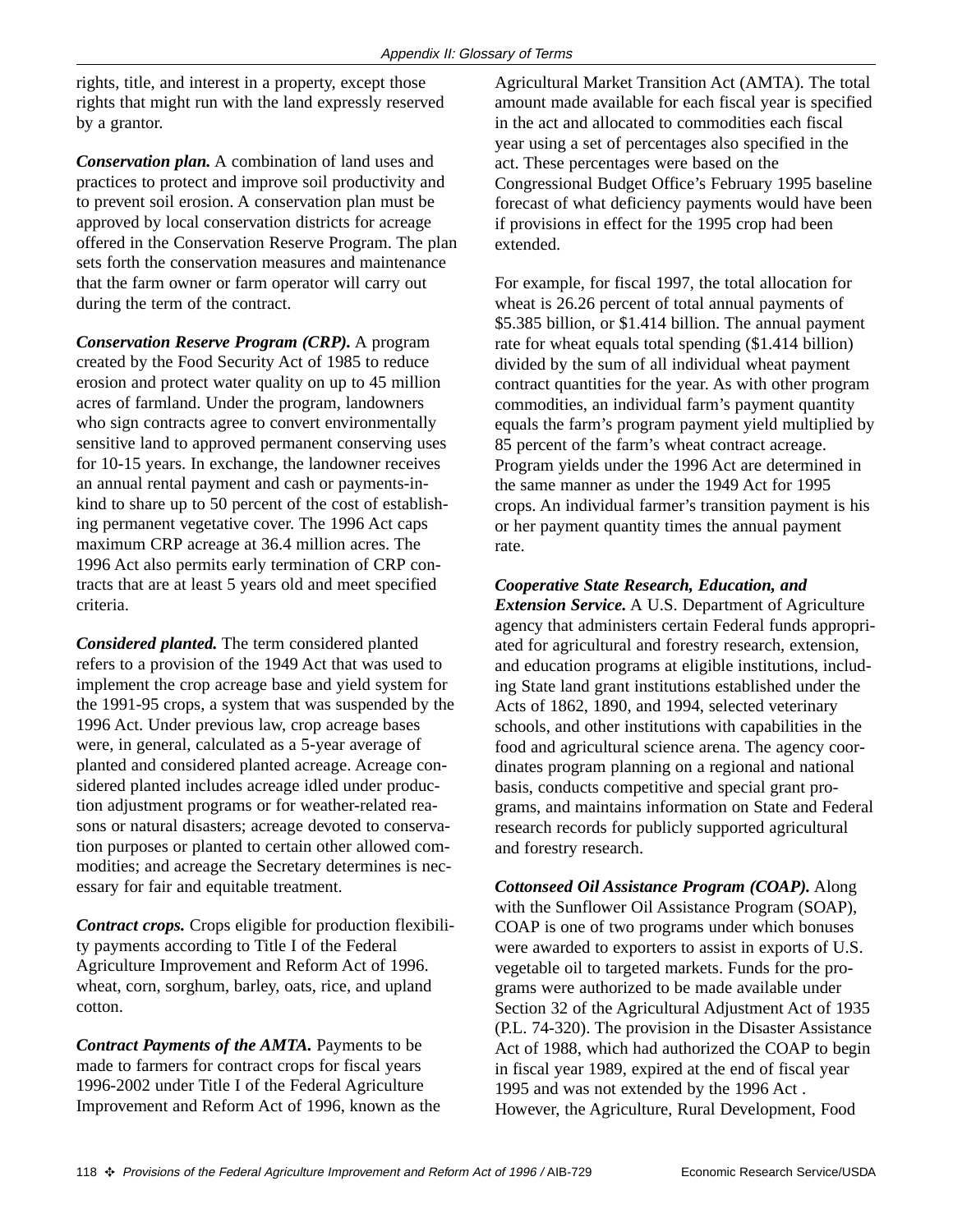and Drug Administration, and Related Agencies Appropriations Act of 1996 provided authority to operate the program in fiscal year 1996.

*Crop year.* The 12-month period from the beginning of harvest.

*Dairy Export Incentive Program.* A program that offers subsidies to exporters of U.S. dairy products to help them compete with other nations. Payments are made by the Commodity Credit Corporation on a bid basis in cash. The program was originally authorized by the Food Security Act of 1985 (P.L. 99-198) and extended by the Food, Agriculture, Conservation, and Trade Act of 1990 (P.L. 101-624) and the Uruguay Round Agreements Act of 1994 (P.L. 103-465). The 1996 Act extends the program through 2002.

*Deficiency payment.* A direct Government payment made to farmers who participated in the wheat, feed grains, rice, or cotton programs prior to 1996. The payment rate was based on the difference between the target price and the higher of the commodity loan rate or the national average market price during a specified time. The total payment was equal to the payment rate, multiplied by a farm's eligible payment acreage, multiplied by the program yield established for the particular farm. Farmers could have received up to one-half of their projected deficiency payment at planting. If actual deficiency payments, which were determined after harvest, were less than the advance deficiency payment, a farmer usually had to reimburse the Government for the difference.

*Direct payments.* Payments in the form of cash or commodity certificates made directly to producers for such purposes as production flexibility contract payments, deficiency payments, annual land diversion, or conservation reserve payments.

# *Distance Learning and Telemedicine (DLT)*

*Program.* A program authorized by the Food, Agriculture, Conservation, and Trade Act of 1990 (P.L. 101-624) to provide grants to rural schools and health care providers to help them invest in telecommunications facilities and equipment to bring educational and medical resources to rural areas where the services otherwise might be unavailable. The 1996 Act reauthorized and streamlined the program. Funding is authorized at \$100 million annually.

*Edward R. Madigan U.S. Agricultural Export Excellence Award.* An award established by the 1996

Act to recognize companies' and other entities' entrepreneurial efforts in the food and agricultural sector for advancing U.S. agricultural exports.

*Embargo.* A government-ordered prohibition or limitation on trade with another country. Under an embargo, all trade or that of selected goods and services may be restricted.

*Emerging Markets Program.* A program originally authorized by the Food, Agriculture, Conservation, and Trade Act of 1990 and titled the Emerging Democracies Program. The program was authorized to provide credits or credit guarantees to emerging democracies annually for fiscal years 1991-95. Funds could be used to establish or provide facilities, services, or U.S. products to improve handling, marketing, storage, or distribution of imported agricultural products.

The 1996 Act reauthorized the program through 2002 and renamed it the Emerging Markets Program. The program is retargeted to emerging markets (defined as countries that the Secretary determines are taking steps toward market-oriented economies and have the potential to provide viable markets for U.S. agricultural commodities). The Commodity Credit Corporation must make available not less than \$1 billion of direct credit or credit guarantees to emerging markets for fiscal years 1996-2002 in addition to the amounts authorized for GSM-102 and GSM-103.

*Environmental Conservation Acreage Reserve Program (ECARP).* An umbrella program authorized by the Food, Agriculture, Conservation, and Trade Act of 1990 (P.L. 101-624) that includes the Conservation Reserve Program (CRP) and the Wetlands Reserve Program (WRP). The 1996 Act continues the CRP and WRP and creates the Environmental Quality Incentives Program (EQIP). The goal of the ECARP is to provide long-term protection of environmentally sensitive land. Contracts, easements, and cost-share payments are used to assist owners and operators of farms and ranches to conserve and enhance soil, water, and related natural resources, including grazing land, wetland, and wildlife habitat.

*Environmental Quality Incentives Program (EQIP).*

A program created by the 1996 Act to provide technical, educational, and cost-share assistance programs aimed at reducing soil, water, and related natural resource problems. The program replaces the Agricultural Conservation Program, the Water Quality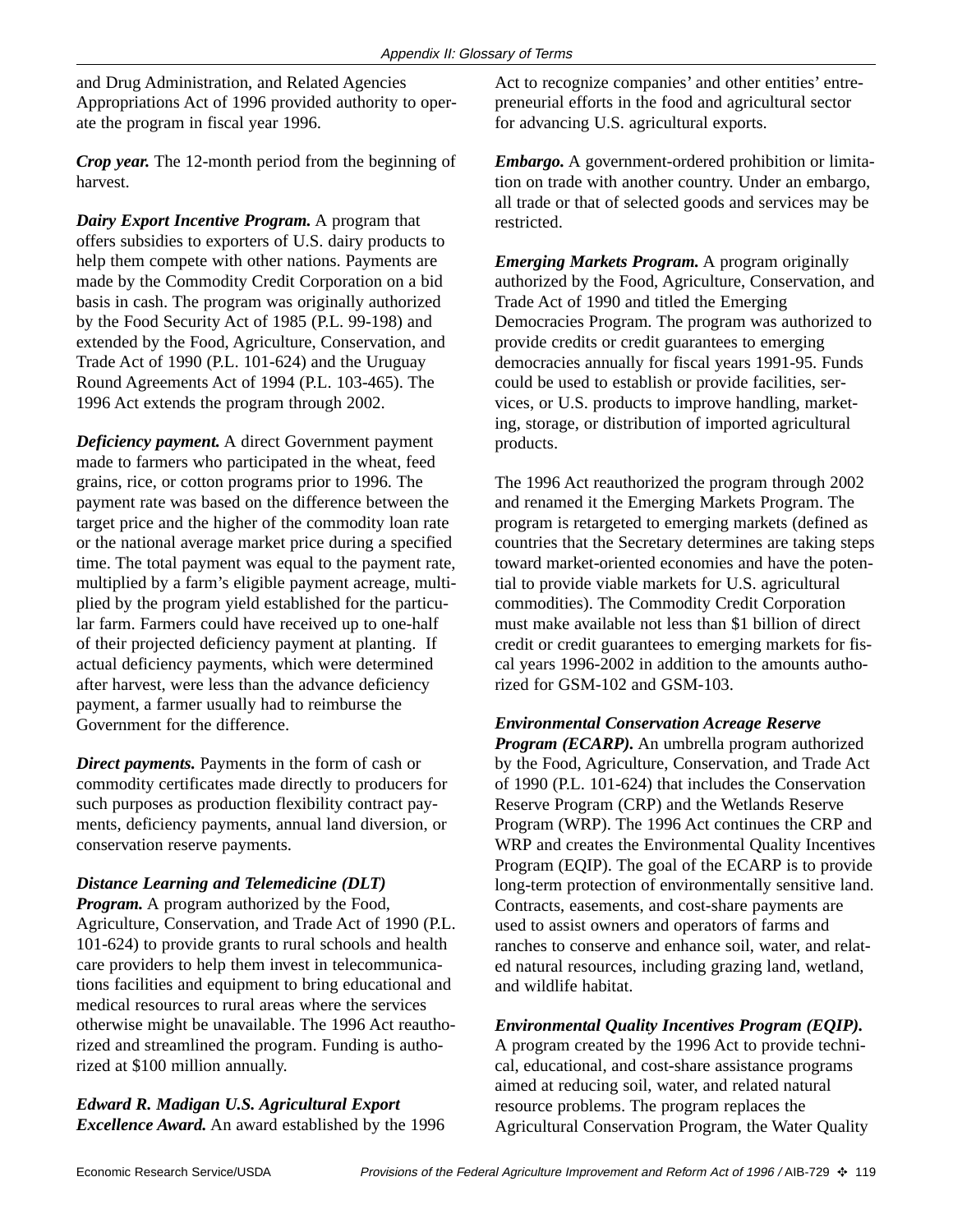Incentives Program, the Great Plains Conservation Program, the Colorado Salinity Control Program, and the Rural Environmental Conservation Program. EQIP is authorized at \$1.3 billion over 7 years, with at least half of the funding targeted for environmental concerns associated with livestock production. EQIP will be operated to maximize the environmental benefits per dollar expended.

*Export Credit Guarantee Program (GSM-102).* The largest U.S. agricultural export promotion program, functioning since 1980. It guarantees repayment of private, short-term credit for up to 3 years. The 1996 Act continues the mandate for annual program levels for GSM-102 and GSM-103 and allows flexibility in what level of guarantees may be available under each program.

*Export Enhancement Program (EEP).* A program initiated in May 1985 under the CCC Charter Act to help U.S. exporters meet competitors' subsidized prices in targeted markets. The program was later authorized by the Food Security Act of 1985 (P.L. 99-198); the Agricultural Trade Act of 1978, as amended by the Food, Agriculture, Conservation, and Trade Act of 1990 (P.L. 101-624); the Uruguay Round Agreements Act (P.L. 103-465); and the 1996 Act (P.L. 104-127). Under the EEP, exporters are awarded cash payments, which enable an exporter to sell certain commodities to specified countries at competitive prices. The 1996 Act caps EEP program levels annually through 2002 and allows the Secretary, under certain conditions, to target up to \$100 million annually for the sale of intermediate-value products.

*Farm Credit System (FCS).* A network of cooperatively owned lending institutions and related service organizations serving all 50 States and the Commonwealth of Puerto Rico that specializes in providing farmland loans, operating credit, and related services to farmers, ranchers, and producers or harvesters of aquatic products. Loans may also be made to finance the processing and marketing activities of these borrowers and to rural homeowners, certain farm-related businesses, and agricultural, aquatic, and public utility cooperatives. The System provides about one-third of the total credit used by U.S. farmers, ranchers, and cooperatives. Under the 1996 Act, the Secretary is required to conduct a study for Congress on the demand for and availability of credit in rural areas for agriculture, housing, and rural development.

*Farmer-Owned Reserve (FOR) Program.* A program designed to provide storage when wheat and feed grains were in abundant supply and to provide a buffer against unusually sharp price movements. The 1996 Act suspended authority for the FOR.

*Farmland Protection Program.* A program established by the 1996 Act to fund the purchase of conservation easements of 170,000-340,000 acres of land having prime or unique soil or other desirable production qualities that are threatened by urban development. Eligibility depends on having a pending offer from a State or local government to protect qualifying land by limiting nonagricultural use. The Secretary is authorized to use up to \$35 million of funds from the Commodity Credit Corporation.

*Farm lending programs.* Federal loan programs, administered by the Department of Agriculture's Farm Service Agency, that provide or guarantee real estate, operating, and emergency loans to individuals whose primary business is farming and ranching. Loans are targeted to family-sized farmers who are unable to obtain sufficient credit elsewhere on reasonable terms. Under the 1996 Act, farm lending programs are reauthorized, with new restrictions on the purposes for which loans can be used and the length of time borrowers are eligible for new credit assistance. Provisions are extended that reserved a portion of loan funding for new and beginning farmers.

*Farm Service Agency.* A U.S. Department of Agriculture agency that administers commodity price and income support, farm loans, and resource conservation programs through a network of State and county offices.

*Federal Crop Insurance Program.* A subsidized insurance program providing farmers with a means to manage the risk of crop losses resulting from natural disasters. Federal crop insurance is available for about 50 different crops, although not all crops are insurable in every county. With the amendments to the Federal Crop Insurance Act made by the Federal Crop Insurance Reform Act of 1994, coverage is classified as "catastrophic" (CAT), limited, or "additional." CAT coverage guarantees 50 percent of a farmer's average yield, at 60 percent of the price election, for a nominal processing fee. Farmers who participate in the annual commodity programs or receive certain Farm Service Agency loans must purchase at least CAT coverage for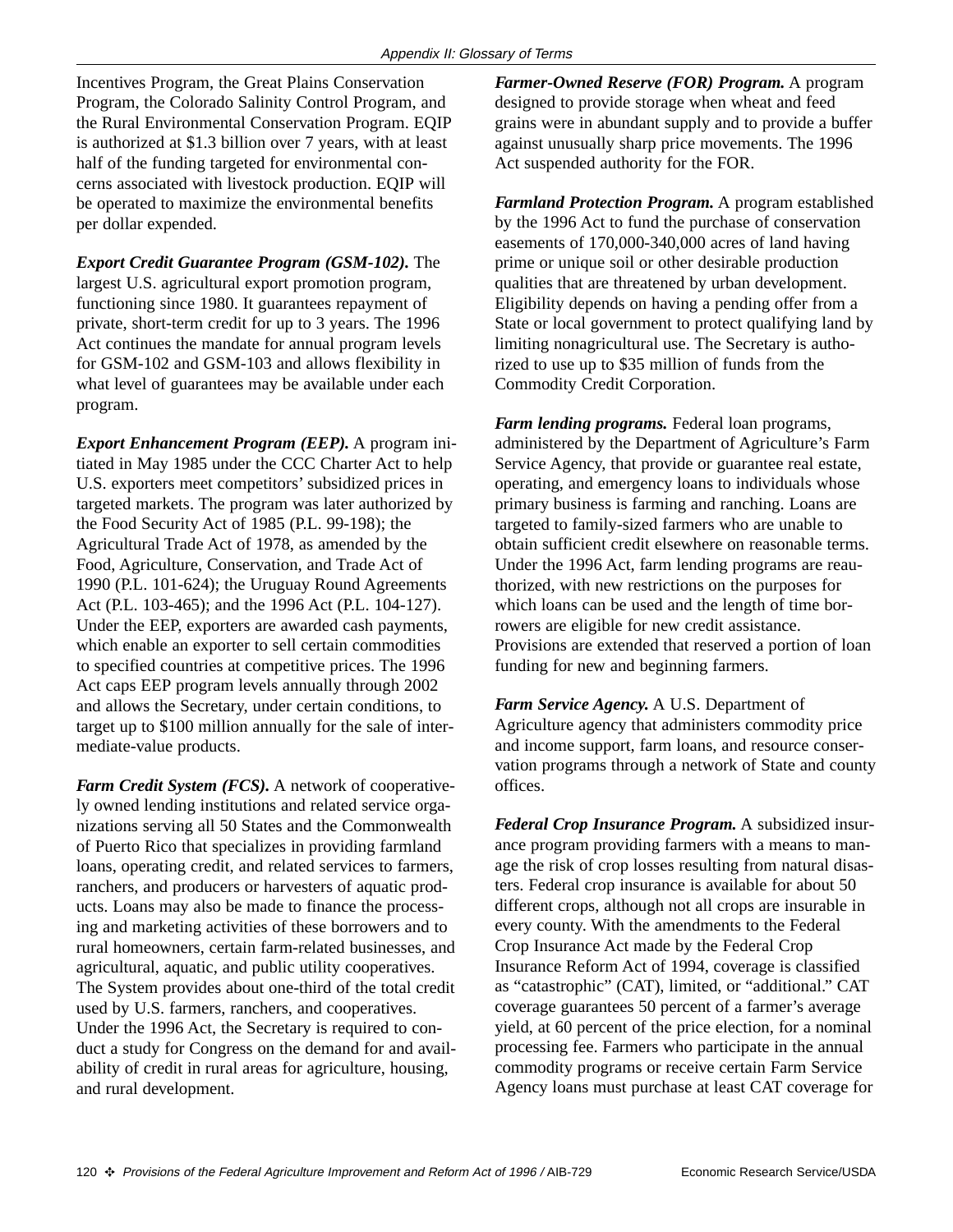crops they produce that are of economic significance. Limited coverage is a step up from CAT. Farmers may buy additional coverage at up to 75 percent of their average yield. CAT, limited, and additional coverage are subsidized by the Government. Reform provisions were in effect beginning with 1995 crops.

The 1996 Act continues the Federal Crop Insurance Program, but eliminates (1) the requirement that producers purchase crop insurance to be eligible for farm program benefits, and (2) the dual delivery of Federal and private crop insurance in areas that have adequate access to private crop insurance providers. However, farmers must sign a waiver foregoing any Federal disaster assistance if they decline CAT.

#### *Federal Crop Insurance Reform Act of 1994.*

Legislation aimed at streamlining the past dual system of crop insurance and ad hoc disaster assistance. The law provided a major overhaul of the crop insurance program, effective for 1995 crops, by repealing "emergency" designation status for crop losses, eliminating authorities for disaster assistance, providing catastrophic (CAT) yield protection to all producers of insurable crops for a nominal processing fee, and initiating a noninsured assistance program (NAP).

*Federal milk marketing orders.* A regulation issued by the Secretary specifying minimum prices and conditions under which milk can be bought and sold within a specified area. The orders classify and establish minimum prices according to the products in which milk is used. The 1996 Act consolidates the Federal milk marketing orders into 10-14 orders, down from 33.

*Feed grain.* Any of several grains most commonly used for livestock or poultry feed, including corn, grain sorghum, oats, rye, and barley.

*Flood risk reduction contracts.* Contracts authorized for producers on farms that have contract acreage under Title I of the 1996 Act that is frequently flooded. Individuals can receive up to 95 percent of transition payments and projected crop insurance payments in lieu of market transition payments. In return, producers must comply with swampbuster and conservation compliance provisions and forego future conservation program payments and disaster payments.

*Fluid Milk Promotion Program.* A national producer program authorized by the Fluid Milk Promotion Act of 1990 (Fluid Act) to increase human consumption of milk and dairy products and reduce milk surpluses by

developing generic advertising programs. The program is funded by a mandatory 20-cent per hundredweight assessment on all milk produced in the contiguous 48 States and marketed commercially by dairy farmers. The program is administered by the National Fluid Milk Processor Promotion Board. The Fluid Act provides that dairy farmers can direct up to 10 cents per hundredweight of the assessment for contributions to qualified regional, State, or local dairy product promotion, research, or nutrition education programs. The 1996 Act extends the Fluid Milk Promotion Program through 2002.

*Food, Agriculture, Conservation, and Trade Act of 1990 (P.L. 101-624).* The omnibus food and agriculture legislation signed into law on November 28, 1990, that provided a 5-year framework for the Secretary to administer various agricultural and food programs. The act froze minimum target prices and allowed more planting flexibility. New titles included rural development, forestry, fruit and vegetable, grain quality, organic certification, global climate change, and commodity promotion programs.

*Food Aid Consultative Group.* A group created by the Food, Agriculture, Conservation, and Trade (FACT) Act of 1990 (P.L. 101-624) to review and address issues concerning the effectiveness of regulations and procedures that govern U.S. food aid programs. The 1996 Act extends the authority for the Food Aid Consultative Group through 2002.

*Food Distribution Program on Indian Reservations.* A Federal program that provides monthly food packages primarily for eligible Native Americans who live on or near Indian reservations as an alternative to the Food Stamp Program.

*Food Donations to Charitable Institutions, Soup Kitchens, and Food Banks.* Donations of food by the Department of Agriculture (USDA) to help provide meals to needy people. Foods donated are from agricultural surpluses acquired by USDA as part of its price stabilization and surplus removal activities. Eligible charitable groups range from churches operating community kitchens for the homeless to orphanages and homes for the elderly. Other eligible groups include meals-on-wheels programs, soup kitchens, temporary shelters, correctional institutions offering rehabilitative activities, group homes for the mentally retarded, and hospitals that offer general and long-term health care. The 1996 Act reauthorizes this food donation program.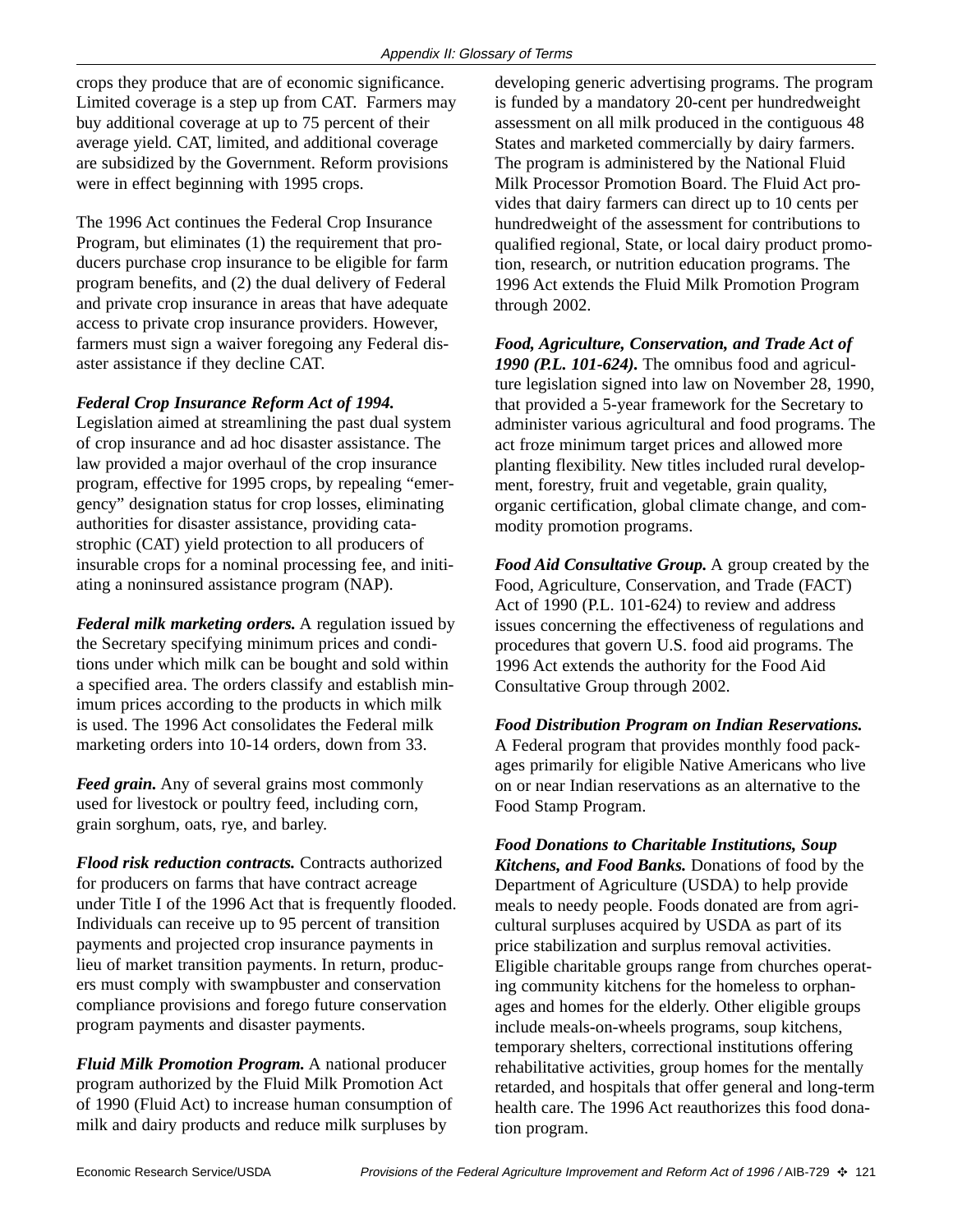*Food for Progress Program (FPP).* A food aid program originally authorized by the Food Security Act of 1985 to provide commodities to developing countries and emerging democracies to assist in the introduction of elements of free enterprise into the countries' agricultural economies. The 1996 Act extends authority for the FPP through 2002.

*Food Security Act of 1985 (P.L. 99-198).* The omnibus food and agriculture legislation signed into law on December 23, 1985, that provided a 5-year framework for the Secretary to administer various agricultural and food programs.

*Food Security Commodity Reserve.* A special reserve of up to 4 million metric tons of wheat, corn, sorghum, and rice to be used for humanitarian purposes. The reserve created by the 1996 Act is an expansion of the wheat reserve established by the Agriculture Act of 1980 (P.L. 96-494). The reserve is to be used to provide famine relief and other emergency relief when commodities are not available for programming under Public Law 480.

*Food Stamp Program (FSP).* A program that supplements the food buying power of eligible low-income households by providing them with monthly benefits through coupons or Electronic Benefits Transfer (EBT) cards, which are redeemable at authorized retail food stores. The program began as a pilot operation in 1961 and was made part of permanent legislation in the Food Stamp Act of 1964 (P.L. 88-525).

*Forage crops.* Plant materials grazed or harvested for livestock feed. Harvested materials can be fresh, dried, or ensiled. Forage includes hay, oats, corn, wheat, and barley.

*Fund for Rural America.* A fund established by the 1996 Act to augment existing resources for agricultural research and rural development. Funding will be provided from the U.S. Treasury in three separate payments between January 1, 1997 and October 1, 1999. One-third of the funds is to be for research, one-third for rural development, and one-third could be used for research or rural development purposes at the discretion of the Secretary.

*Futures contracts.* A standardized agreement calling for deferred delivery of a commodity, or its equivalent, entered through an organized exchange. Most agricultural futures contracts call for physical delivery, but feeder cattle futures contracts call for cash settlement

at contract maturity. The 1996 Act requires the Secretary to conduct research through pilot programs to determine if futures and options contracts can provide producers with reasonable protection from the financial risks of fluctuations in price, yield, and income inherent in the production and marketing of agricultural commodities.

*General Agreement on Tariffs and Trade (GATT).* An agreement originally negotiated in Geneva, Switzerland in 1947 to increase international trade by reducing tariffs and other trade barriers. The agreement provides a code of conduct for international commerce and a framework for periodic multilateral negotiations on trade liberalization and expansion. The Uruguay Round Agreement established the World Trade Organization (WTO) to replace the institutions created by the GATT. The WTO officially replaced the GATT institutions on January 1, 1995.

*Grazing Lands.* Conservation Initiative (GLCI). A program authorized by the 1996 Act to provide increased technical and educational assistance to conserve and enhance private grazing lands. Annual funding is authorized at \$20-60 million.

*Highly erodible cropland.* Cropland that meets specific conditions primarily relating to its land or soil classification and current or potential rate of erosion.

*Indemnity payment.* The payment that eligible producers receive if they realize a qualifying crop loss under the Federal crop insurance program.

*Industrial crops.* Crops, such as industrial rapeseed, kenaf, crambe, meadowfoam, jojoba, lesquerella, guayule, and canola, that have industrial applications. Meadowfoam, jojoba, and lesquerella yield oils that can be used by industry.

*Integrated Farm Management Program (IFMP).* A program authorized by the Food, Agriculture, Conservation, and Trade Act of 1990 (P.L. 101-624) to assist producers in adopting resource-conserving crop rotations by protecting participants' base acreage, payment yields, and program payments. The program's goal was to enroll 3 to 5 million acres over 5 years. The 1996 Act replaced the IFMP with production flexibility contracts and a pilot conservation farm option program.

*Intermediate Export Credit Guarantee Program (GSM-103).* A program established by the Food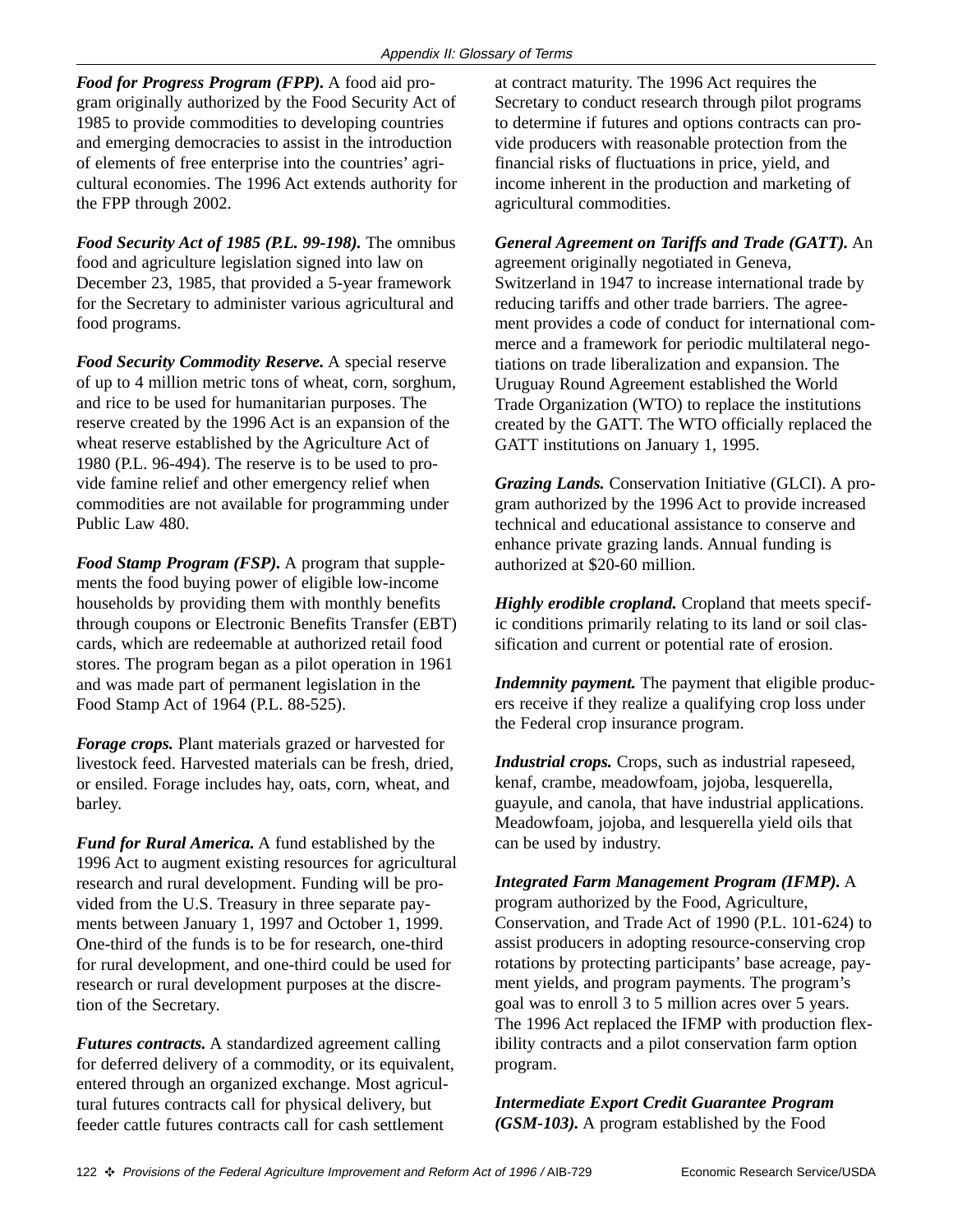Security Act of 1985 (P.L. 99-198) that complements the Export Credit Guarantee Program (GSM-102), but guarantees repayment of private credit for 3 to 10 years. The 1996 Act continues the mandate for annual program funding levels for GSM-103 and GSM-102, and allows flexibility in what level of guarantees may be made available for each program.

*Loan deficiency payments.* A provision began by the Food Security Act of 1985 giving the Secretary the discretion to provide direct payments to wheat, feed grain, upland cotton, rice, or oilseed producers who agree not to obtain price support loans, even though they are eligible. The payment is determined by multiplying the loan payment rate by the amount of commodity eligible for loan. The payment rate per unit is the announced loan level minus the repayment level used in the marketing loan. Loan deficiency payments continue to be available under the 1996 Act for all loan commodities except ELS cotton.

*Loan rate.* The price per unit (pound, bushel, bail, or hundredweight) at which the Government will provide loans to farmers to enable them to hold their crops for later sale.

*Make allowance or milk manufacturing marketing adjustment.* The margin between the Government support price for milk and the Commodity Credit Corporation's purchase price for butter, nonfat dry milk, and cheese. This margin is administratively set to cover the costs of processing milk into butter, nonfat dry milk, or cheese to reach the desired level of prices for milk in manufacturing uses.

*Market Access Program (MAP).* An export promotion program authorized by the 1996 Act , but formerly known as the Market Promotion Program. The MAP is designed to encourage development, maintenance, and expansion of commercial farm export markets. The program promotes exports of specific U.S. commodities or products in specific markets. Under the MAP, eligible participants are reimbursed for their expenses in carrying out approved promotional activities. Participating organizations include nonprofit trade associations, State regional trade groups, and private companies. Fund authority is limited to \$90 million annually for fiscal years 1996-2002.

*Marketing allotments.* A provision that provides each processor or producer of a particular commodity a specific limit on sales for the year, above which penalties would apply. The authority for the mandatory marketing allotments for domestically produced sugar and crystalline fructose mandated by the Food, Agriculture, Conservation, and Trade Act of 1990 (P.L. 101-624) is eliminated under the 1996 Act.

*Marketing assessments.* A provision that requires producers, processors, or first purchasers to pay a fee per unit of domestic production sold in order to share program costs with the Government.

*Marketing loan provisions.* Provisions first authorized by the Food Security Act of 1985 (P.L. 99-198) that allow producers to repay nonrecourse loans at less than the announced loan rates whenever the world price or loan repayment rate for the commodity is less than the loan rate. Marketing loan provisions became mandatory for soybeans and other oilseeds, upland cotton, and rice and were permitted for wheat, feed grains, and honey under amendments made by the Food, Agriculture, Conservation, and Trade Act of 1990 (P.L. 101-624) to the Agricultural Act of 1949 (P.L. 89-439). The 1996 Act retains the marketing loan provisions for feed grains, wheat, rice, upland cotton, and oilseeds.

*Marketing orders.* Federal marketing orders authorize agricultural producers to promote orderly marketing by influencing such factors as supply and quality, and to pool funds for promotion and research. Marketing orders can be initiated by the industry, and are approved by the Secretary and a required number of the commodity's eligible producers (usually twothirds) in specified areas in a referendum. Once approved, a marketing order is mandatory. An order can be terminated when a majority of all producers favor its termination or when the Secretary determines that the order no longer serves the intended purpose.

*Market Promotion Program (MPP).* An export promotion program authorized by the Food, Agriculture, Conservation, and Trade Act of 1990 (P.L. 101-624) that replaced the Targeted Export Assistance (TEA) Program authorized by the Food Security Act of 1985 (P.L. 99-198). The MPP was renamed the Market Access Program under the 1996 Act.

*Market transition payments.* (See contract payments of the AMTA).

*Multiple basing points.* A method of regional pricing in milk marketing orders that would allow more than one "basing point" or "surplus area" to be used. Surplus areas are administratively defined as areas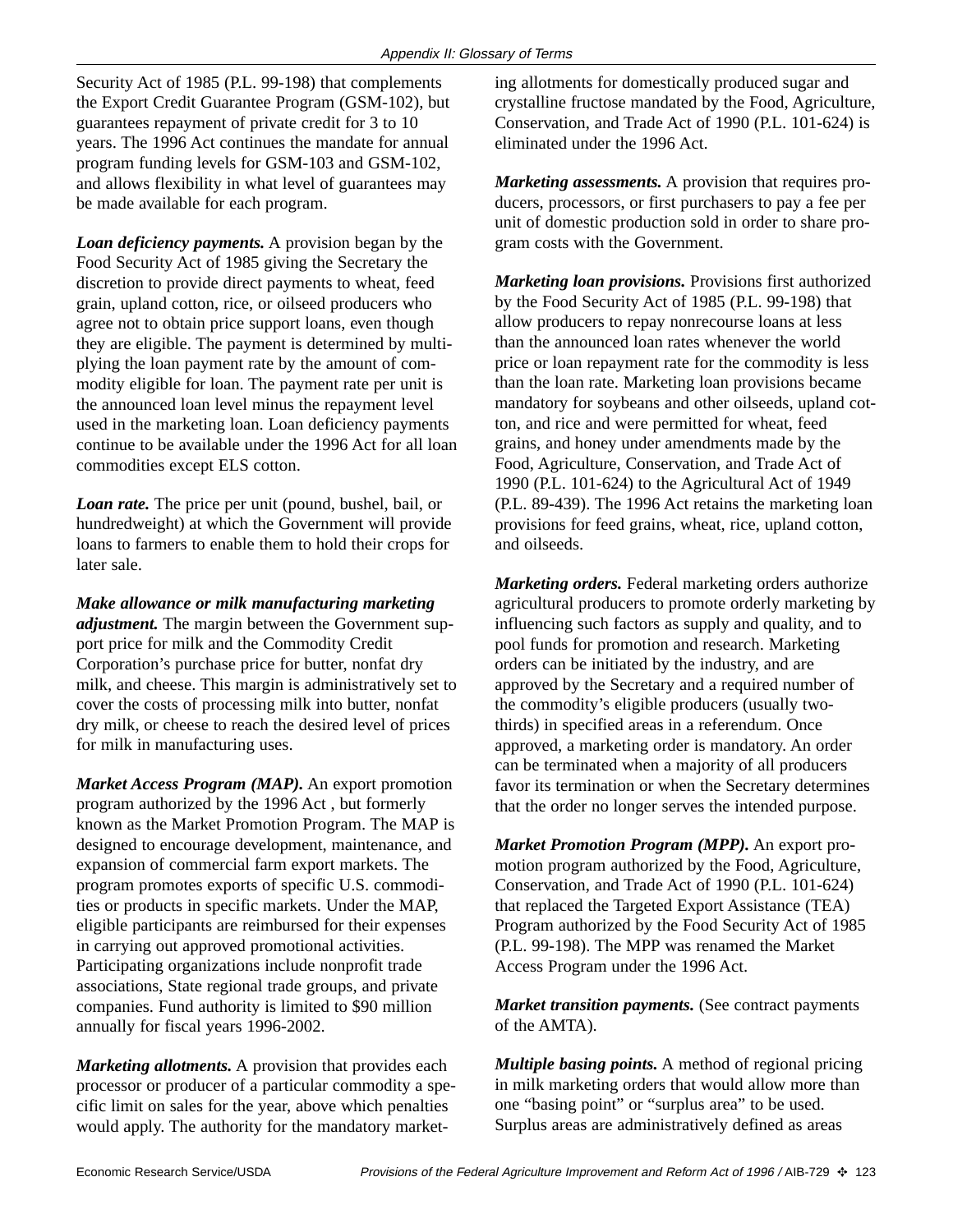with low Class I utilization, meaning that a relatively small percentage of the milk produced in an area is used in that area as Class I (fluid) milk. In a multiple basing point system, the order used as the basing point has the smallest Class I price differential (the difference between the Class I price and the Class III price). The Class I differential for other orders is then based on transportation costs to the nearest basing point plus the minimum differential.

*Multiple component pricing.* The practice of valuing Class III milk according to the value of protein, fat, and mineral contained in raw milk.

*National Agricultural Research, Extension, Education, and Economics Advisory Board.* A 30 member board established by the 1996 Act to replace three separate advisory committees. The Secretary will select the members of the Board. The Board will advise the Department of Agriculture on national priorities and policies related to the general purposes established for agricultural research, extension, and education.

#### *National Natural Resources Conservation*

*Foundation (NNRCF).* A nonprofit, private organization established by the 1996 Act to promote and fund innovative solutions to conservation problems through effective partnerships. The NNRCF will conduct research, undertake educational activities, support demonstration projects, and make grants to State and local governments and nonprofit organizations. Appropriations are authorized at \$1 million per year for 1997-99.

*National Rural Development Partnership.* A collaborative effort comprised of representatives of the Federal, State, local, and tribal governments, the private sector, and the nonprofit sector to promote rural development across the Nation. The principle component of the Partnership is the State Rural Development Councils.

#### *Natural Resources Conservation Service (NRCS).* A

U.S. Department of Agriculture agency created in 1994 by merging the Soil Conservation Service and the Agricultural Stabilization and Conservation Service's conservation cost-sharing programs. The NRCS is responsible for developing and carrying out national soil and water conservation programs in cooperation with landowners, farm operators, and others.

*No net cost.* A provision requiring that a price support program be operated at no cost to the Federal

Government. The No-Net-Cost Act of 1982 required the participants in the 1982 and subsequent tobacco programs to pay an assessment to cover potential losses in operating the tobacco price support program. A no-net-cost provision for sugar, not in effect under the 1996 Act, was initiated under the Food Security Act of 1985.

*Noninsured Assistance Program (NAP).* A USDA program that provides yield risk protection to producers of crops that are not currently insurable under the Federal crop insurance program. Producers do not pay a premium for NAP, although loss triggers must be met at both the area and individual-farm level in order for producers to receive a payment. The area trigger requires an area-wide loss of at least 35 percent; the individual trigger requires a farm-level loss of at least 50 percent. Producers must file acreage reports for each crop prior to the acreage reporting date.

*Nonrecourse loans.* Loans made by the Commodity Credit Corporation (CCC) to provide operating capital to producers, and in some instances, processors, of wheat, feed grains, cotton, peanuts, tobacco, sugar, rice, and oilseeds.

Farmers or processors who agree to comply with each commodity program provision may pledge a quantity of a commodity as collateral and obtain a loan from the CCC. The borrower may repay the loan with interest within a specified period to settle the loan and regain control of the commodity, or forfeit the commodity to the CCC in full satisfaction of the loan. Those producers of certain commodities eligible for marketing loan benefits, may repay the loan at a level less than the loan rate, as determined by the Secretary.

*Normal flex acreage.* A provision of the Omnibus Budget Reconciliation Act of 1990 (P.L. 101- 508) requiring a mandatory 15-percent reduction in payment acreage. Under this provision, producers were ineligible to receive deficiency payments on 15 percent of their crop acreage base (not including any acreage removed from production under any production adjustment program). Producers, however, were allowed to plant any crop on this acreage, except fruits, vegetables, and other prohibited crops. Normal flex acres no longer exist under the 1996 Act.

*Nutrition Assistance Programs.* Federal programs in Puerto Rico and American Samoa that provide food assistance through block grant funds in lieu of food stamps.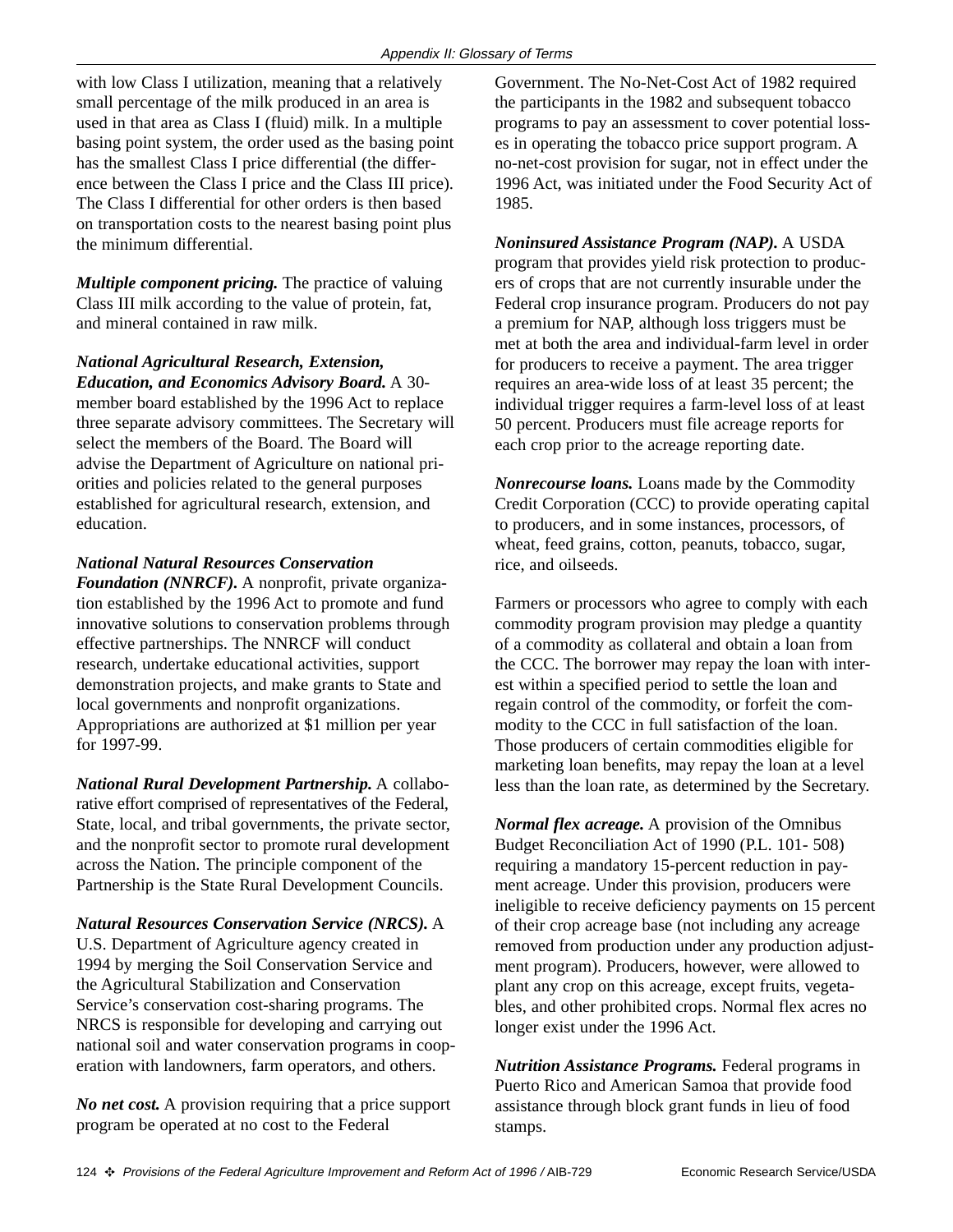*Oilseeds.* Soybeans, sunflower seed, canola, rapeseed, safflower, mustard seed, and flaxseed.

*Omnibus Budget Reconciliation Act of 1990 (PL. 101-508).* Among its many provisions, the 1996 Act amended the Food, Agriculture, Conservation, and Trade Act of 1990 to reduce agricultural payments for 1991-95. The law's provisions included a mandatory reduction of 15 percent of payment acreage and assessments on certain other crop loans and incentive payments.

*Optional flex acreage.* Under the planting flexibility provision of the Agricultural Act of 1949, as amended by the Food, Agriculture, Conservation, and Trade Act of 1990, producers could choose to plant up to 25 percent of the crop acreage base to other CCC-specified crops (except fruits and vegetables) without a reduction in crop acreage bases on the farm, but receive no deficiency payments on this acreage. The Omnibus Budget Reconciliation Act of 1990 (P.L. 101-508) further amended the 1949 Act to make a 15-percent reduction in payment acreage mandatory. The remaining 10 percent was optional flex acreage. Optional flex acreage was eligible for deficiency payments when planted to the program crop. Optional flex acres no longer exist under the 1996 Act.

*Options contracts.* A contract traded on a commodity futures exchange that gives the buyer the right without obligation to buy or sell a futures contract over a specified time period. The 1996 Act requires the Secretary to conduct research through pilot programs to determine if futures and options contracts can provide producers with reasonable protection from the financial risks of fluctuations in price, yield, and income inherent in the production and marketing of agricultural commodities.

*Parity-based support prices.* A measurement of the purchasing power that a unit (for example, bushel, cwt.) of a farm product would have had in the 1910-14 base period. The base prices used in the calculation are the most recent 10-year average prices for commodities. Under "permanent provisions," prices of some commodities would be supported at 50 to 90 percent of parity through direct government purchases or nonrecourse loans.

*Payment limitation.* The maximum amount of commodity program benefits a person can receive by law. "Persons" are defined under payment limitation regulations, established by the Secretary, to be individuals,

members of joint operations, or entities such as limited partnerships, corporations, associations, trusts, and estates that are actively engaged in farming. The 1996 Act sets payment limits at \$40,000 per person per fiscal year for payments on production flexibility contracts. The Food Security Act of 1985, as amended, maintains limits at \$75,000 per person per fiscal year with respect to marketing loan gains and loan deficiency payments for crops of contract commodities or oilseeds.

*Payment rate.* The amount paid per unit of production to each participating farmer for eligible payment production under the 1996 Act.

*Payment quantity.* The quantity of production eligible for production flexibility contract payments under the 1996 Act. Payment quantity is calculated as the farm's program yield (per acre) multiplied by 85 percent of the farm's contract acreage, subject to payment limitations.

*Peanut poundage quota.* A supply control mechanism authorized by the Agricultural Adjustment Act of 1938 (P.L. 75-430) to regulate the marketing of domestically consumed peanuts when supplies are or could become excessive. Under the 1938 Act, each year's national peanut poundage quota was set equal to estimated domestic use of peanuts for food products and seed, subject to a minimum 1.35 million tons. The 1996 Act redefines the basic quota to exclude seed. A separate temporary (annual) allocation of quota pounds shall be made to all peanut producers, based on amount of seed peanuts planted on the farm. The 1996 Act also permits the sale, lease, and transfer of a quota across county lines within a State up to specified limited percentages of the county's total quota. Certain counties, depending on the size of the State's or county's quota, have unlimited transfer ability within the State. Government entities and out-of-state farmers cannot hold quotas.

*Permanent legislation.* Legislation that would be in force in the absence of all temporary amendments (farm acts). The Agricultural Adjustment Act of 1938 and the Agricultural Act of 1949 serve as the basic laws authorizing the major commodity programs. Technically, each new farm act amends the permanent legislation for a specified period. The 1996 Act also repeals some provisions of these Acts and suspends other provisions.

*Program crops.* Crops defined in Federal statutes under which specified benefits are made available to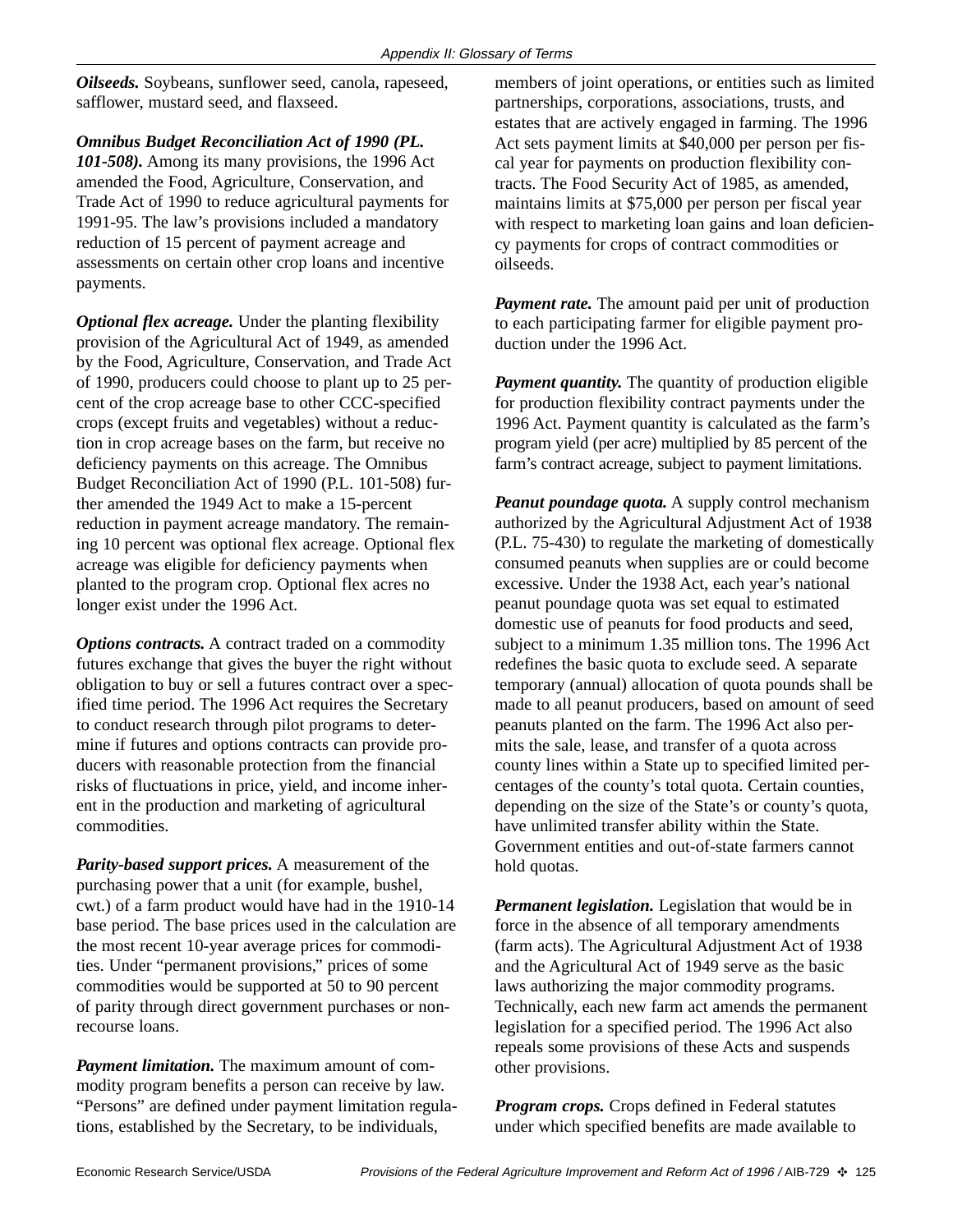producers. Program crops for 1996-2002 are wheat, corn, barley, grain sorghum, oats, extra long staple and upland cotton, rice, oilseeds, tobacco, peanuts, and sugar.

*Program or payment yield.* The farm commodity yield of record (per acre) determined by statute, for use in calculating deficiency payments under prior laws, for example, and for calculating contract payments for production flexibility contracts under the 1996 Act.

*Promotion.* Any action taken by a board under an order, including paid advertising, to present a favorable image of an agricultural commodity to the public to stimulate sales and improve the competitive position of the commodity in the marketplace.

*Public Law 480 (P.L. 480).* The common name for the Agricultural Trade Development and Assistance Act of 1954 (P.L. 83-480), which seeks to expand foreign markets for U.S. agricultural products, combat hunger, and encourage economic development in developing countries. Also called the Food for Peace Program. Title I of P.L. 480 makes U.S. agricultural commodities available by financing export sales on concessional terms, for example, at low interest rates for up to 30 years. Donations for emergency food relief and nonemergency humanitarian assistance are provided under title II. Title III authorizes a Food for Development program that provides government-to-government grant food assistance to least developed countries. The 1996 Act extends the authority to enter into new P.L. 480 agreements through 2002.

*Recourse loan program.* Loans made by the Commodity Credit Corporation where the borrower must repay the loan with interest within a specified period. Under the 1996 Act, recourse loan programs will be implemented for butter, nonfat dry milk, and cheese beginning in 2000. Loans for sugar are to be recourse when the level of the tariff rate quota is at or below 1.5 million short tons (raw value); if the quota is raised above that level, loans are converted to nonrecourse.

*Revenue insurance.* A program that provides coverage to producers against low revenues (or incomes) caused by low prices, low yields, or a combination of low prices and low yields. An indemnity is paid to a producer when any combination of yield and price results in revenue that is less than a pre-specified revenue guarantee. Producers pay a premium for coverage. The 1996 Act mandates a revenue insurance pilot program

for crop years 1997-2000 under which producers of selected crops in specified areas may elect to receive insurance against loss of revenue.

#### *Rural Community Advancement Program (RCAP).* A

program established by the 1996 Act under which the Secretary is authorized to provide grants, direct and guaranteed loans, and other assistance to meet rural development needs across the country. Program funding will be allocated to three areas: (1) Rural Community Facilities, (2) Rural Utilities, and (3) Rural Business and Cooperative Development.

*Rural Economic and Community Development (RECD) State Director.* USDA's lead rural development agent in each State responsible for overseeing USDA rural development programs in the State. Formerly known as the State FmHA Director.

*Safe Meat and Poultry Inspection Panel.* A permanent advisory panel that could be created under a provision of the 1996 Act. The panel would review and evaluate inspection policies and procedures and any proposed changes to them.

*Soup Kitchen and Food Bank Program.* A Federal program that provides commodities from USDA surplus stocks and purchases food for distribution to eligible cooperators including orphanages, homes for the elderly, temporary shelters, and hospitals.

*State Rural Development Councils.* A collaborative partnership comprised of representatives of the Federal, State, local, and tribal governments, the private sector, and the nonprofit sector. Councils are created by a memorandum of understanding between USDA and the State governor. The councils' purpose is to promote rural development within the State.

*Subsidy.* A direct or indirect benefit granted by a government for the production or distribution (including export) of a good or to supplement other services.

*Sunflower Oil Assistance Program (SOAP).* Along with the Cottonseed Oil Assistance Program (COAP), SOAP is one of two programs under which bonuses were awarded to exporters of U.S. vegetable oil to assist in exports to targeted markets. The SOAP was authorized beginning in fiscal year 1988 with funds made available under Section 32 of the Agricultural Adjustment Act of 1935 (P.L. 74-320). The provision in the Disaster Assistance Act of 1988, which had authorized the SOAP, expired at the end of fiscal year